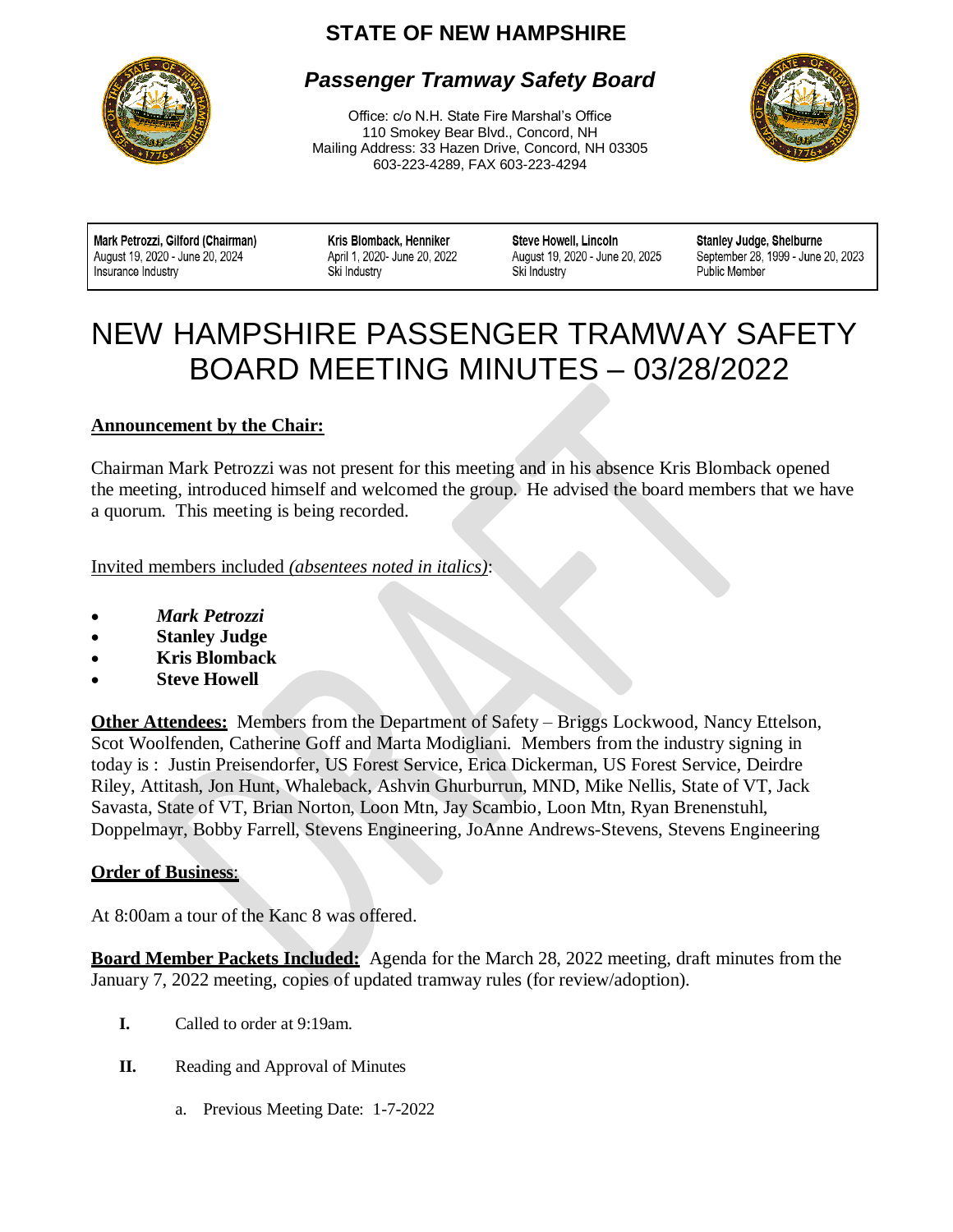**On a Motion**: Stanly Judge motioned to accept the minutes of January 7, 2022. Steve Howell 2<sup>nd</sup> the motion. All in Favor. Motion Carried.

#### **III. Old Business:**

- a. **Administrative Rules** \*\*change in agenda discussion to be held at the end of today's meeting
- b. **Waterville Valley** 6 passenger detachable chairlift: Additional submittals

Presented by: Justin Frizenburger, Ashvin Ghurburrun, and Ross Stevens

A discussion took place: there were questions and comments from the Board and from the Safety Staff. Specifically questions - on the geo technical report (applicant advised that this information will be included in a future submittal). As a group, we discussed the project submission being looked at today. An issue with plans was brought up and the applicant was advised that – required specifications – as outlined in current administrative rules –requires that the information submitted be in the English language and the measurements be in feet and inches. This application is not in compliance as is.

**On a Motion:** Kris Blomback motioned to approve the construction for the pouring of the concrete on the drive terminal, return terminal and tower one. Steve Howell 2<sup>nd</sup> the motion. All in favor. Motion carried.

#### **IV. New Business:**

a. **Attitash Ski Area**: Application for construction of a new fixed grip quad chairlift to replace both borvig double's (TRM 23 & 24)

Presenter by: Deirdre Riley and Brandon Swartz

For the record – this submission includes a design certification.

A discussion took place: the applicant provided maps to show where the lift is aligned; presenter further advised that they have started construction on this project. They are following a similar path of the old profile. This is a full installation for the fixed grip quad that is 2,710 feet long by 640 feet of vertical. Applicant is looking for a conditional approval at this time.

**On a Motion:** Stanley Judge motioned to approve this project for concrete. Steve Howell 2<sup>nd</sup> the motion. All in favor. Motion carried.

b. **Loon Mountain Ski Area**: Application for construction of the refurbished Kanc Quad (TRM 27) to replace the 7 Brothers lift (TRM 29)

Presented by Steve Howell

Board Member, Steve Howell has recused himself from voting on the Loon Mountain application.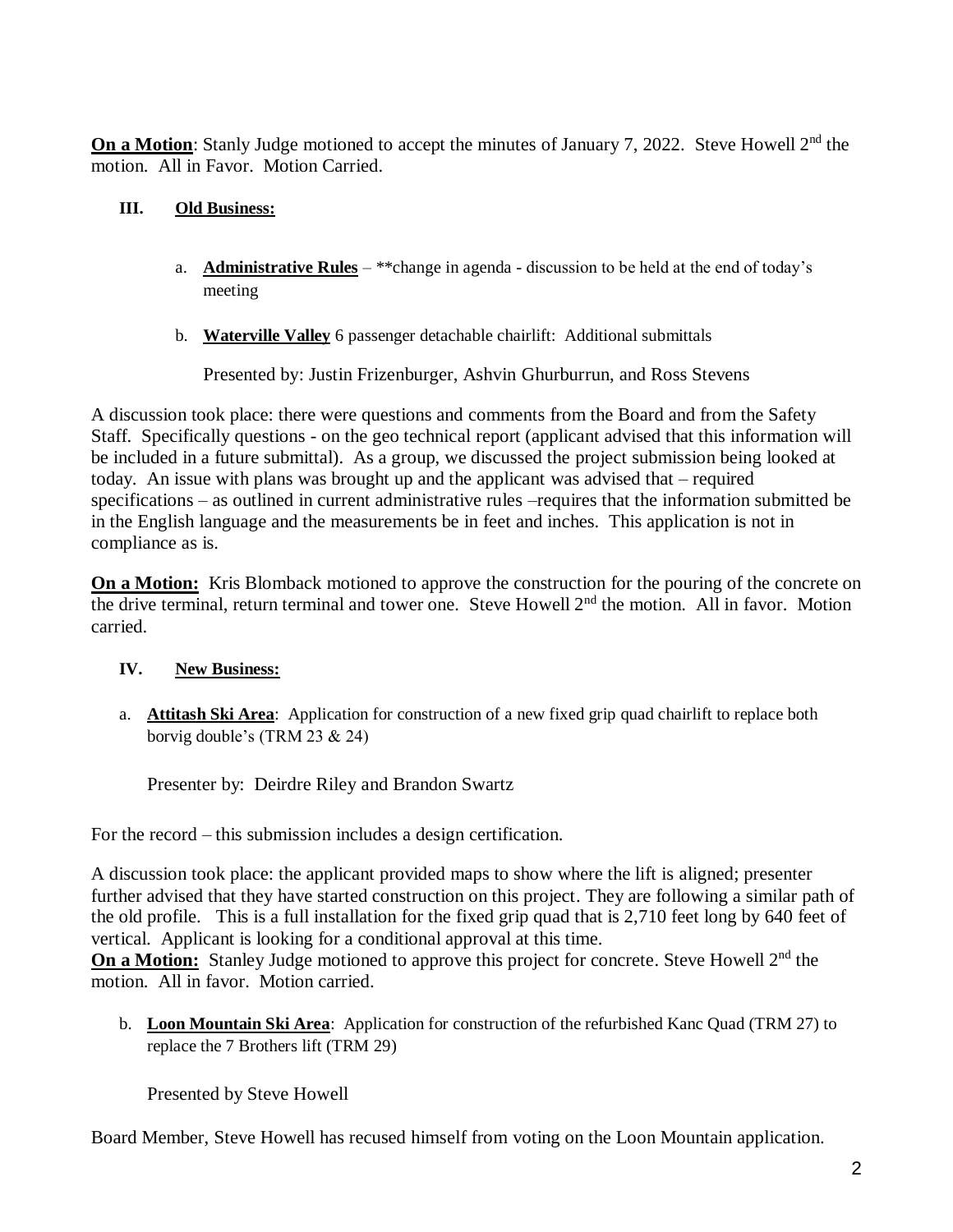With this, the issue of a quorum to review and approve this application was considered and cleared by the Department of Safety's legal counsel, Marta Modigliani. For this specific situation, it will be allowed for only two Board members to vote on this application for the Loon Mountain request.

A discussion took place: Stanley Judge spoke to the applicant and asked specific questions – the Board was advised of the specific work done on the refurbishment of the Kanc Quad (TRM 3). This work, among other things, included a complete electrical upgrade. One member of the audience had a question on the refurbishment and inspection of the towers – information was provided. This is a 27 year old lift. Chief Lockwood asked the applicant for a complete set of drawings on this project.

**On a Motion:** Stanley Judge motioned to approve the project for concrete only. Kris Blomback 2<sup>nd</sup> the motion. All in favor. Motion passed.

For the record – Steve Howell has rejoined the Board.

c. **Cranmore Ski Area**: Application for modification of the SkiMobile Express (TRM 3) - Complete electrical upgrade.

Presented by Rick Oaks

Also present is a representative from Doppelmayr in the audience to answer any question on this application.

A discussion on this application took place and the Board asked for clarification on a few items. Rick talked about their aging skimobile Express (TRM3).

For the record – the certification of the design is present in the application.

**On a Motion:** Steve Howell motioned to approve the Cranmore application, Stanley Judge 2<sup>nd</sup> the motion. All in favor, motion carries.

# d. **Highlands Mountain Bike Park**: Application for construction of a new conveyor.

Ross Stevens (Stevens Engineering) and Kevin Belanger presented to the Board.

This is a high-speed conveyer (appx. 500 feet) for use by mountain bikers.

Discussion and questions included the operation of the conveyor and dates for use identified in the application of the conveyer – specifically – the application references incorrectly -  $12/1$  – April. The speed on this conveyor can be controlled. This seems to be a first of its kind for the Board. Individuals could ride their bikes onto the conveyor and continue to ride up the conveyor providing there is no one on the conveyor that is stationary. At the time of unloading – the rider and bike will coast off the conveyor. This is a 4 foot wide belt to allow for someone to stand beside their bikes. The company being used has experience in high-speed conveyors for more than 10 years.

The applicant is asking for an exception from the ANSI regulations to allow the conveyor to operate at 236 feet per minute. Applicant advised that some information currently in this application - will be updated to correct some information brought to the applicants attention from the Board.